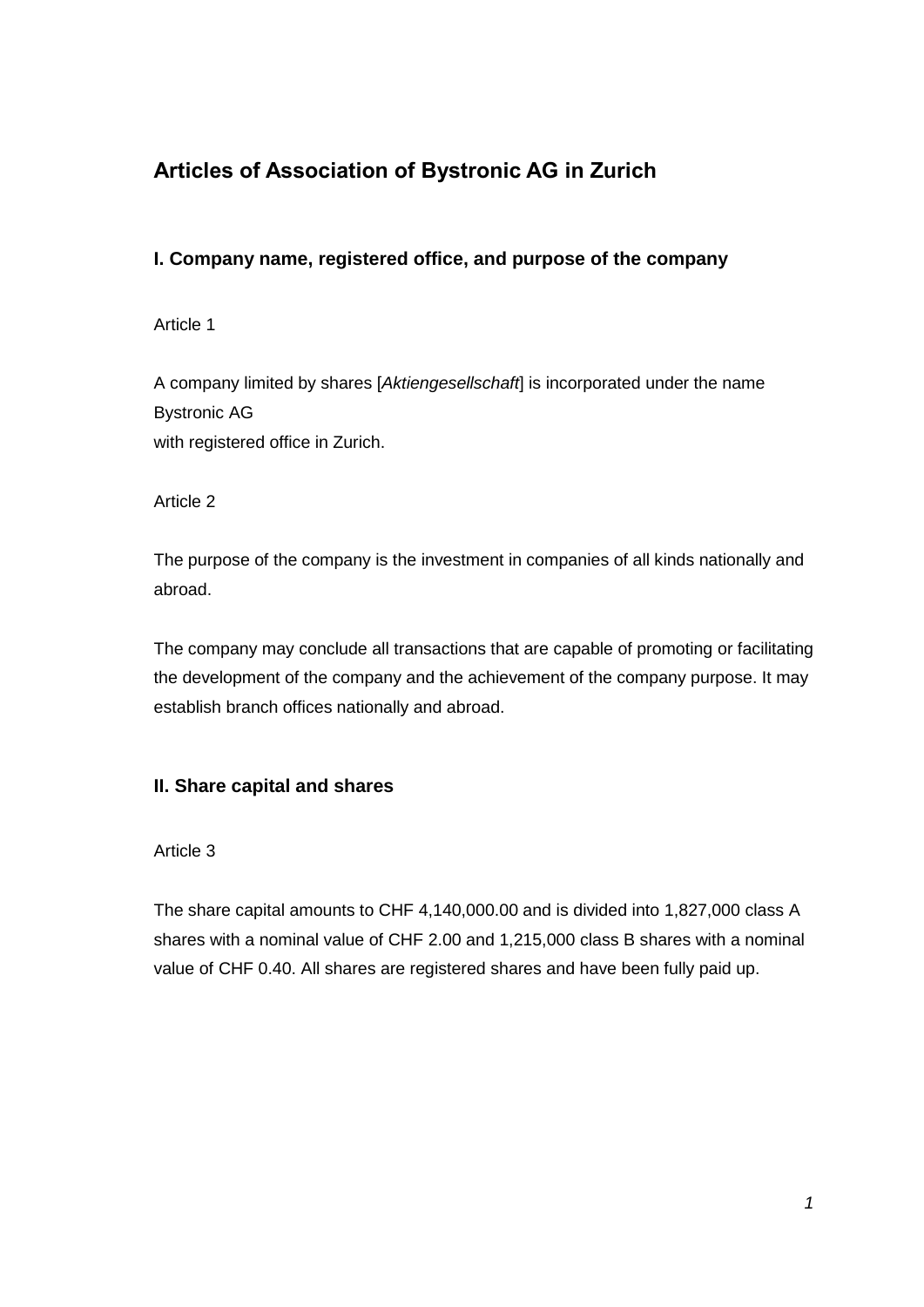#### Article 4

The company shall issue its registered shares in the form of individual certificates, global certificates or uncertificated securities. Insofar as permitted by law, the company shall be at liberty to transform the registered shares issued by it in these forms into another form at any time and without the approval of the shareholders. It shall bear the costs of any such operation.

The shareholders shall have no entitlement to the issue of registered shares in a particular form or transformation into a particular form. However, each shareholder may request at any time that the company issue an attestation relating to the registered shares held by him/her, as stated in the share register.

Intermediated securities based on registered shares in the company may not be transferred by assignment. Moreover, no security interest in such intermediated securities may be created by assignment.

#### Article 5

A share register of registered shares shall be kept at the registered office of the company, in which the names and addresses of the owners and beneficial owners of registered shares shall be recorded.

Accordingly, only such persons who are included in the share register shall be recognised by the company as shareholders or beneficial owners.

Registration shall be conditional upon proof of transfer in the proper manner.

#### Article 6

In the event that the share capital is increased by the issue of new shares, the previous shareholders shall have a subscription right in proportion with the nominal value of their previous documented investment.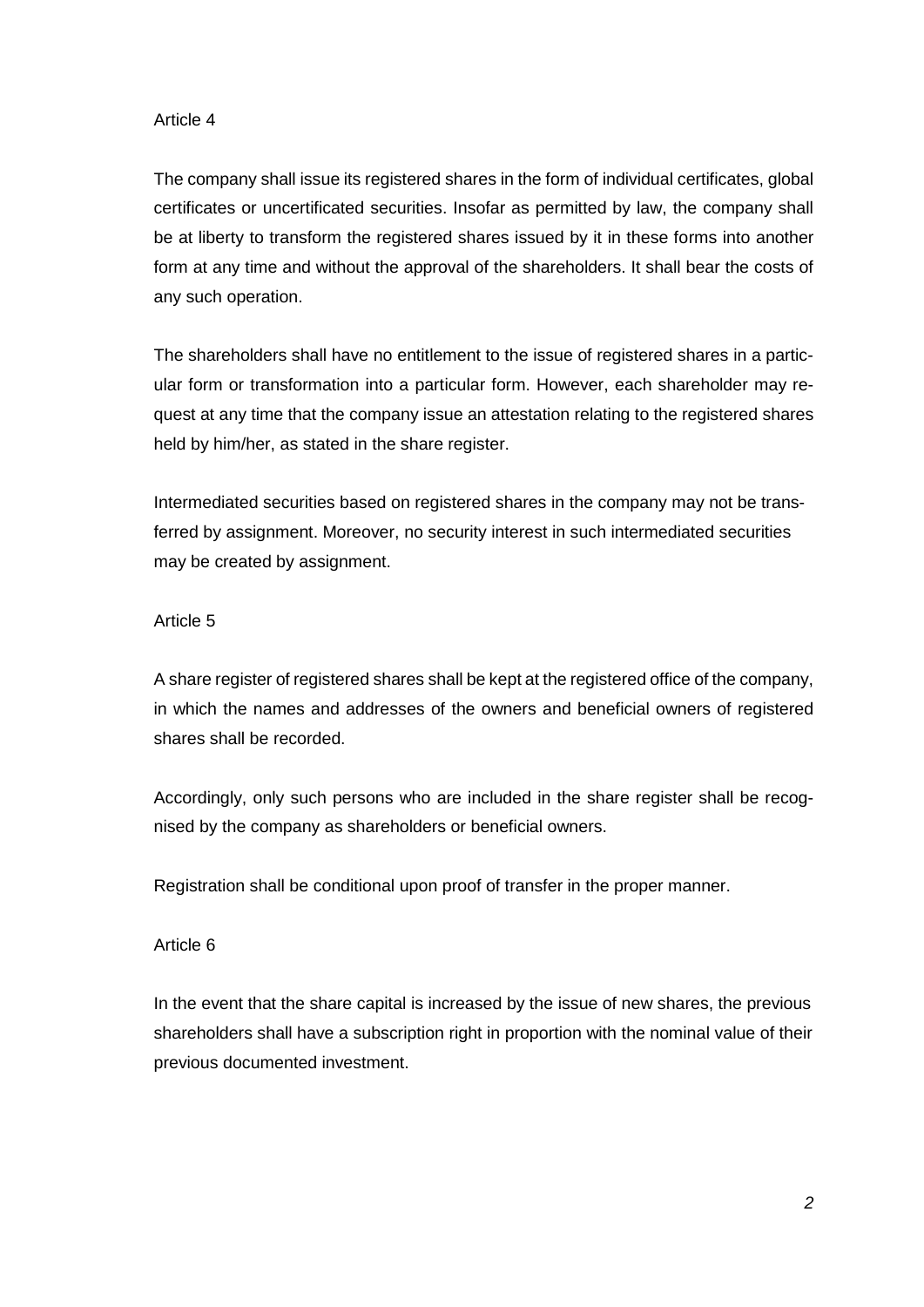If the share capital is increased, the general meeting may resolve to adopt diverging rules concerning entitlement to subscription rights if there are important reasons for doing so, and may in particular allocate all or part of the newly issued shares to nonshareholders.

Purchasers of shares in the company shall not be obliged to present a public offer to buy in accordance with the Federal Act on Stock Exchanges and Securities Trading.

### **III. Governing bodies of the company**

#### **A. The general meeting**

Article 7

The ordinary general meeting shall be held annually within six months of the end of the financial year. Extraordinary general meetings shall be called by the board of directors in the situations required by law and as needed.

#### Article 8

Invitations to ordinary and extraordinary general meetings shall be issued no later than 20 days prior to the date of the meeting by the board of directors or, as the case may be, by the auditors, by a notice published in the Swiss Official Gazette of Commerce, which shall state the items of business and the motions of the board of directors and, as the case may be, of the shareholders who have requested that a general meeting be held or that a specific item of business be placed on the agenda.

Shareholders representing at least 10% of the share capital may request that a general meeting be called.

Shareholders representing at least 5% of the share capital may request that a specific item of business be placed on the agenda. The request must be filed with the company at least 40 days before the general meeting.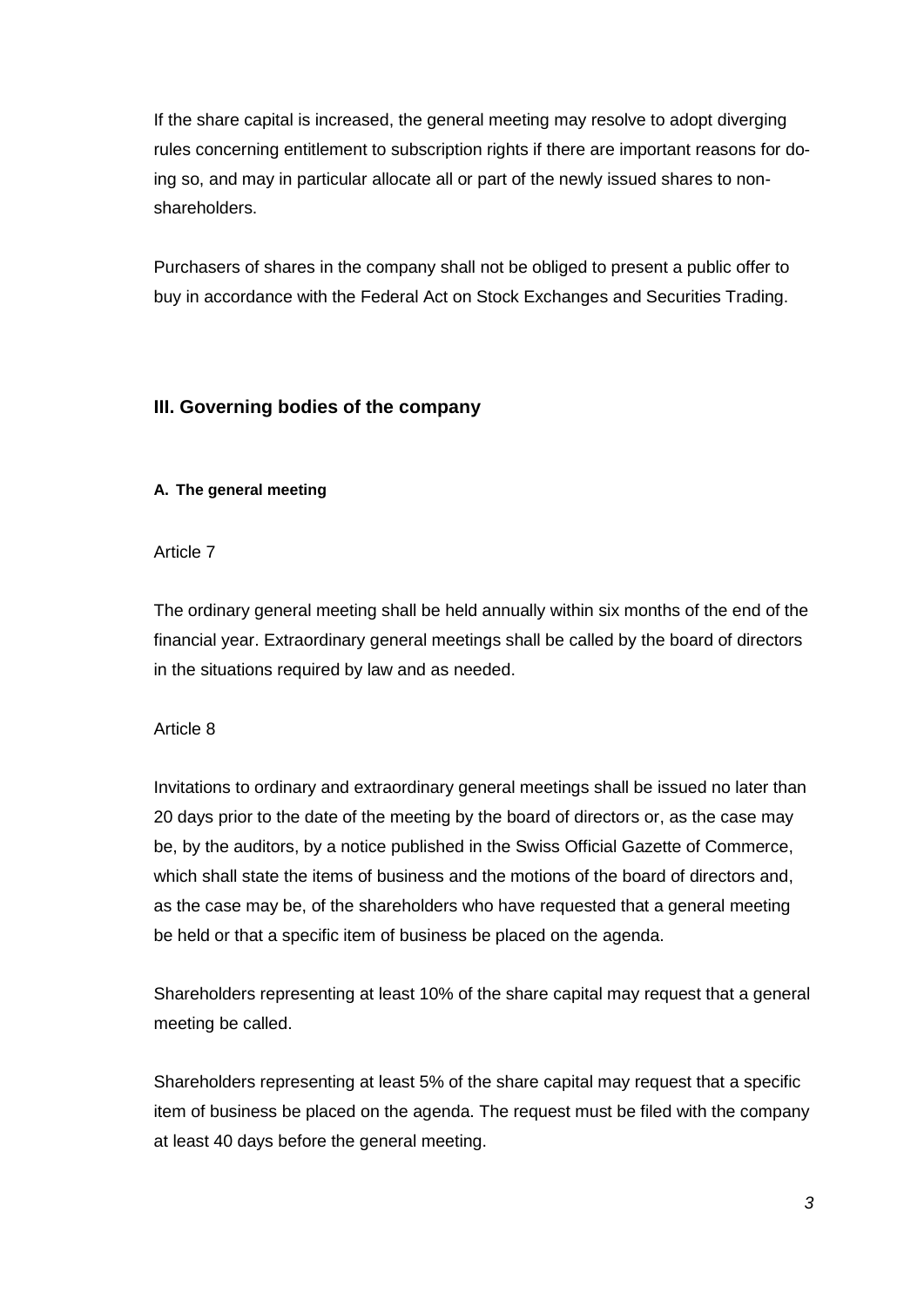The annual report, the compensation report, and the audit report shall be lodged at the company for consultation no later than 20 days before the ordinary general meeting. Upon request, each shareholder shall be provided with a copy of these documents.

Ordinary and extraordinary general meetings may only validly resolve upon items of business that have been properly placed on the agenda. This shall not apply to resolutions on the calling of an extraordinary general meeting or the conduct of a special audit.

#### Article 9

The general meeting of shareholders shall have the following non-transferable powers:

- 1. to amend the Articles of Association;
- 2. to elect the members of the board of directors, to elect from its members the chairperson of the board of directors and the members of the remuneration committee, and to elect the auditors and the independent proxy;
- 3. to approve the management report and the consolidated accounts;
- 4. to approve the annual accounts and resolutions on the allocation of the disposable profit;
- 5. to approve the remuneration of the board of directors and the executive board;
- 6. to discharge the members of the board of directors;
- 7. to resolve on the motions of the board of directors, the auditors, and individual shareholders;
- 8. to pass resolutions concerning all other matters reserved to the general meeting by law or the Articles of Association.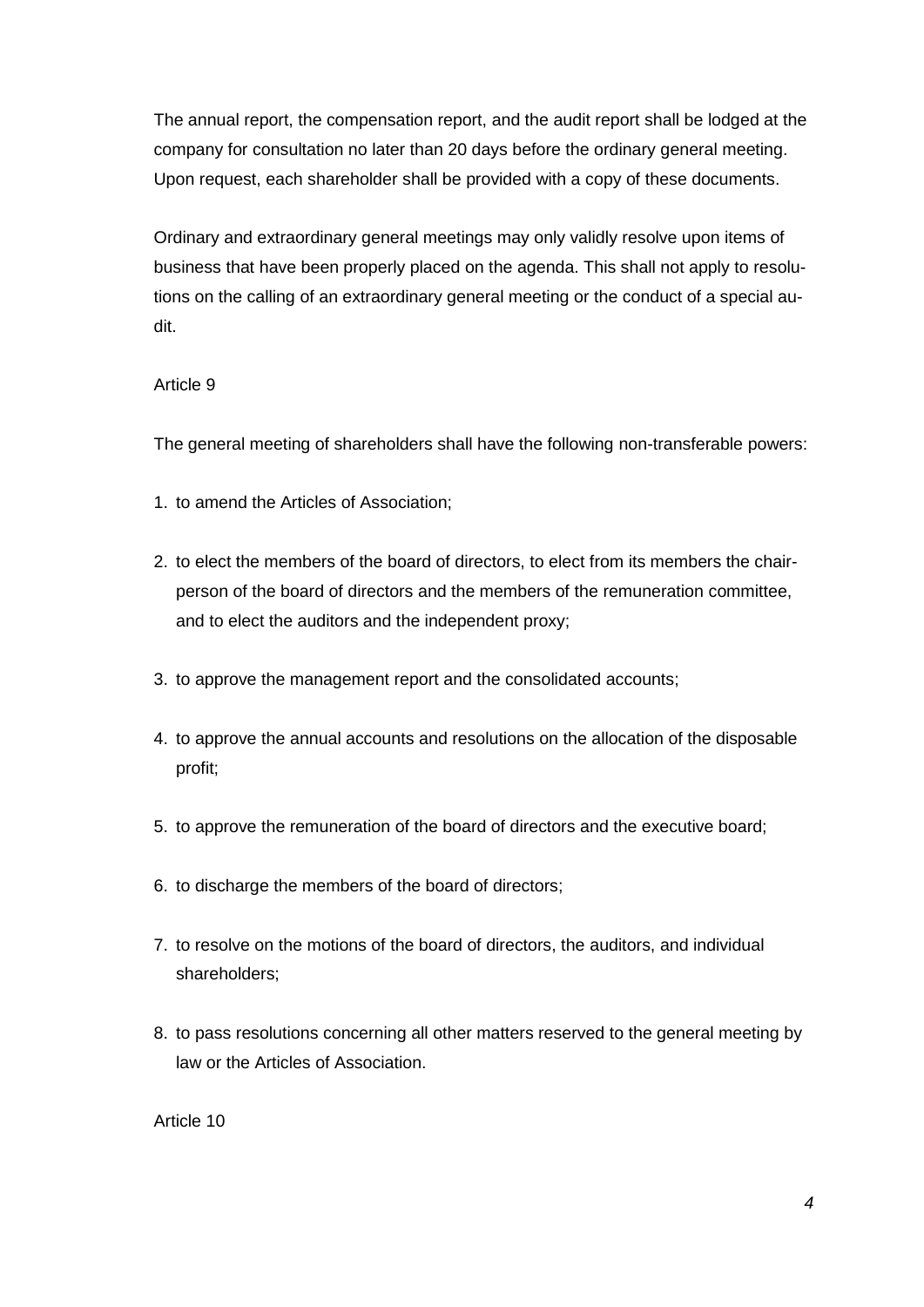Votes shall be cast and elections shall be conducted in public, unless the general meeting decides to hold a written ballot or election or if so ordered by the chairperson. The electronic processing of votes shall be regarded as equivalent to written processing. The chairperson may allow a vote or election to be repeated at any time if in his view there is any doubt as to the result of the vote; should this occur, the previous vote or election shall be deemed not to have been held.

Article 11

The general meeting shall pass resolutions and conduct elections by an absolute majority of the votes cast, excluding blank or invalid votes.

A resolution by the general meeting shall require at least two-thirds of the votes represented and an absolute majority of the nominal value of shares represented for:

1. any amendment of the Articles of Association;

2. any change to the share capital;

3. any restriction or cancellation of the subscription right;

4. the dissolution of the company.

Article 12

The chairperson of the board of directors or, if he or she is unavailable, any other member designated by the board of directors shall chair the general meeting.

The chairperson shall designate the teller or tellers and the meeting secretary, who need not be shareholders.

Minutes shall be kept of the general meeting, which must be signed by the chairperson and the meeting secretary.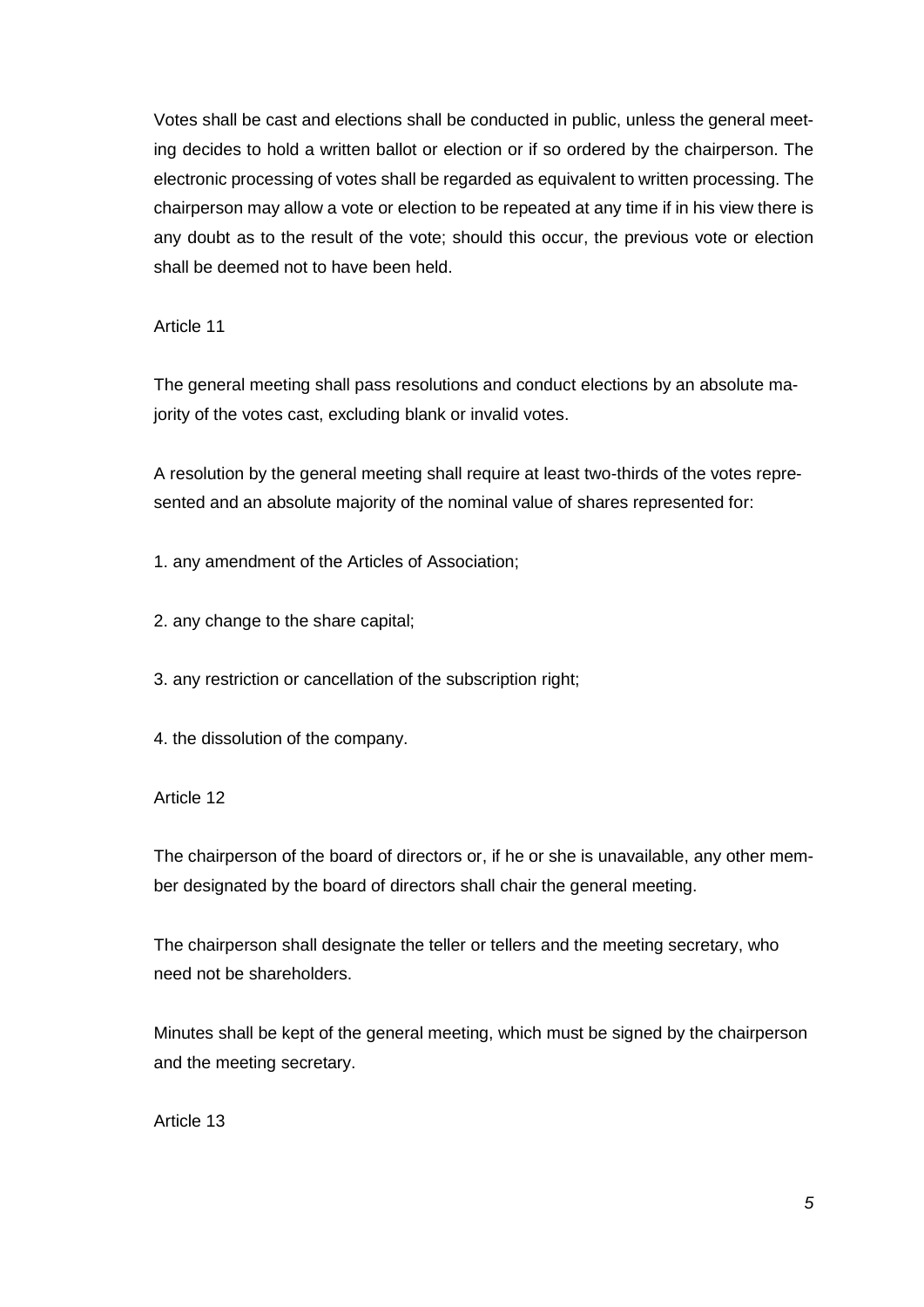Each share shall establish entitlement to one vote at the general meeting. The company shall recognise only one representative per share.

The board of directors shall issue rules of procedure concerning participation and representation at the general meeting.

The general meeting shall elect the independent proxy for a term in office which shall expire upon conclusion of the next ordinary general meeting.

#### **B. The board of directors**

Article 14

The board of directors shall be composed of between five and eight members.

The general meeting shall elect the members of the board of directors and the chairperson of the board of directors individually for a term in office which shall expire upon conclusion of the next ordinary general meeting.

Article 15

At least two representatives from each share class shall be entitled to a seat on the board of directors. They shall be elected by the general meeting.

Article 16

Subject to the election of the chairperson and the members of the remuneration committee, the board of directors shall be self-constituting.

It shall appoint a secretary, who need not be a member of the board of directors.

Article 17

The board of directors shall meet upon invitation by the chairperson or, if he or she is unavailable, by another board member whenever required by business and, in addition, whenever requested by a member.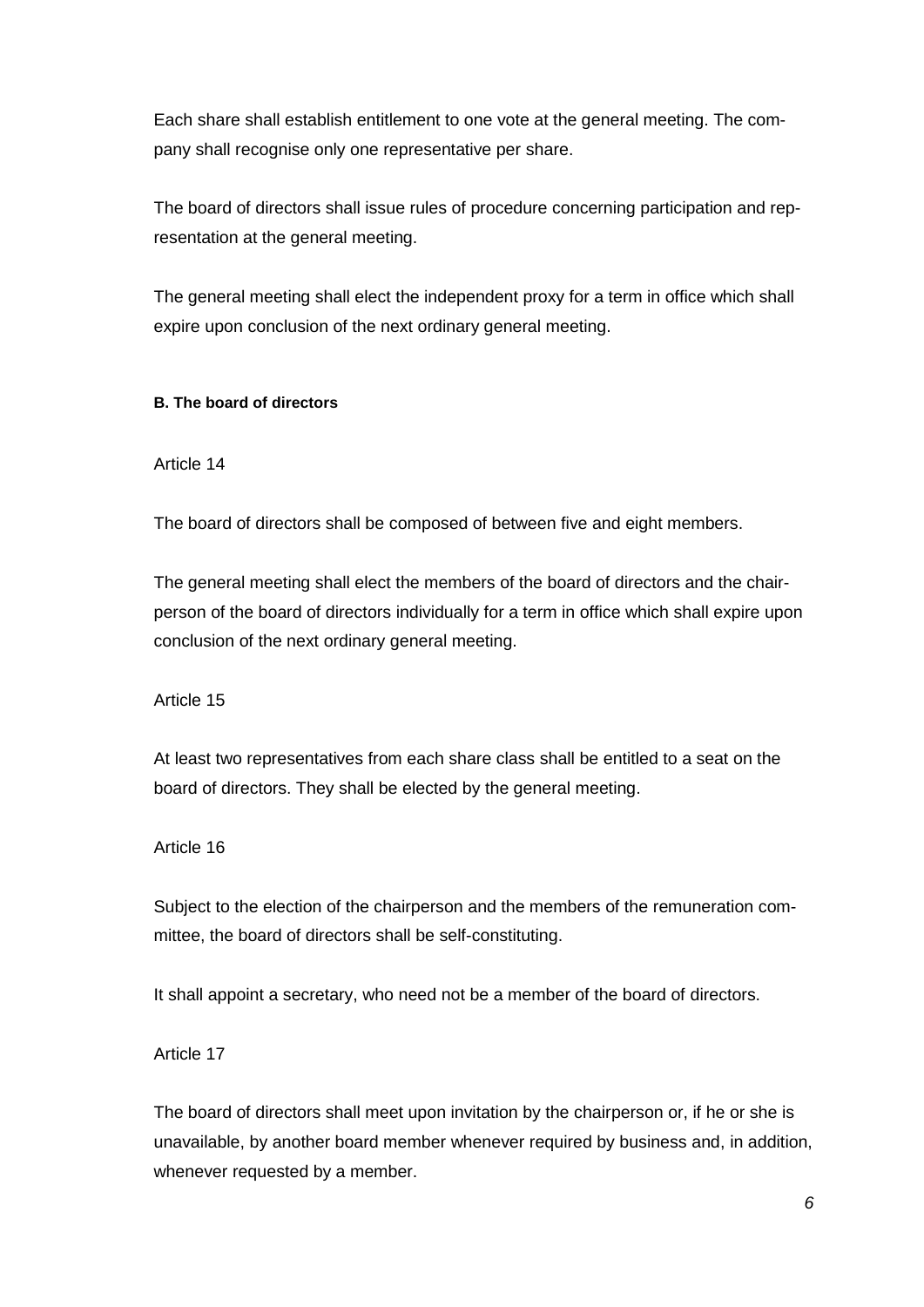Minutes shall be kept of its deliberations, which must be signed by the chairperson and the secretary.

#### Article 18

The board of directors shall be quorate if attended by a majority of its members. In cases involving confirmation resolutions to record the completion of a capital increase and the subsequent amendment of the Articles of Association, the presence of one single member of the board of directors shall suffice.

The board of directors shall pass resolutions and conduct elections by a majority of the votes cast. In the event of a tie the meeting chairperson shall have the casting vote.

Resolutions may be adopted by written approval (including by fax or email) of motion circulated, unless a member requests an oral discussion.

#### Article 19

The board of directors shall have the following non-transferable and inalienable duties:

- 1. the overall management of the company and the issuing of all necessary directives;
- 2. the determination of the company's organisation;
- 3. the determination of the principles governing the accounting, financial control, and financial planning systems;
- 4. the appointment or removal of persons entrusted with business management and representation, including the manner in which they may sign;
- 5. overall supervision of the persons entrusted with managing the company, also with regard to compliance with the law, Articles of Association, operational regulations and directives;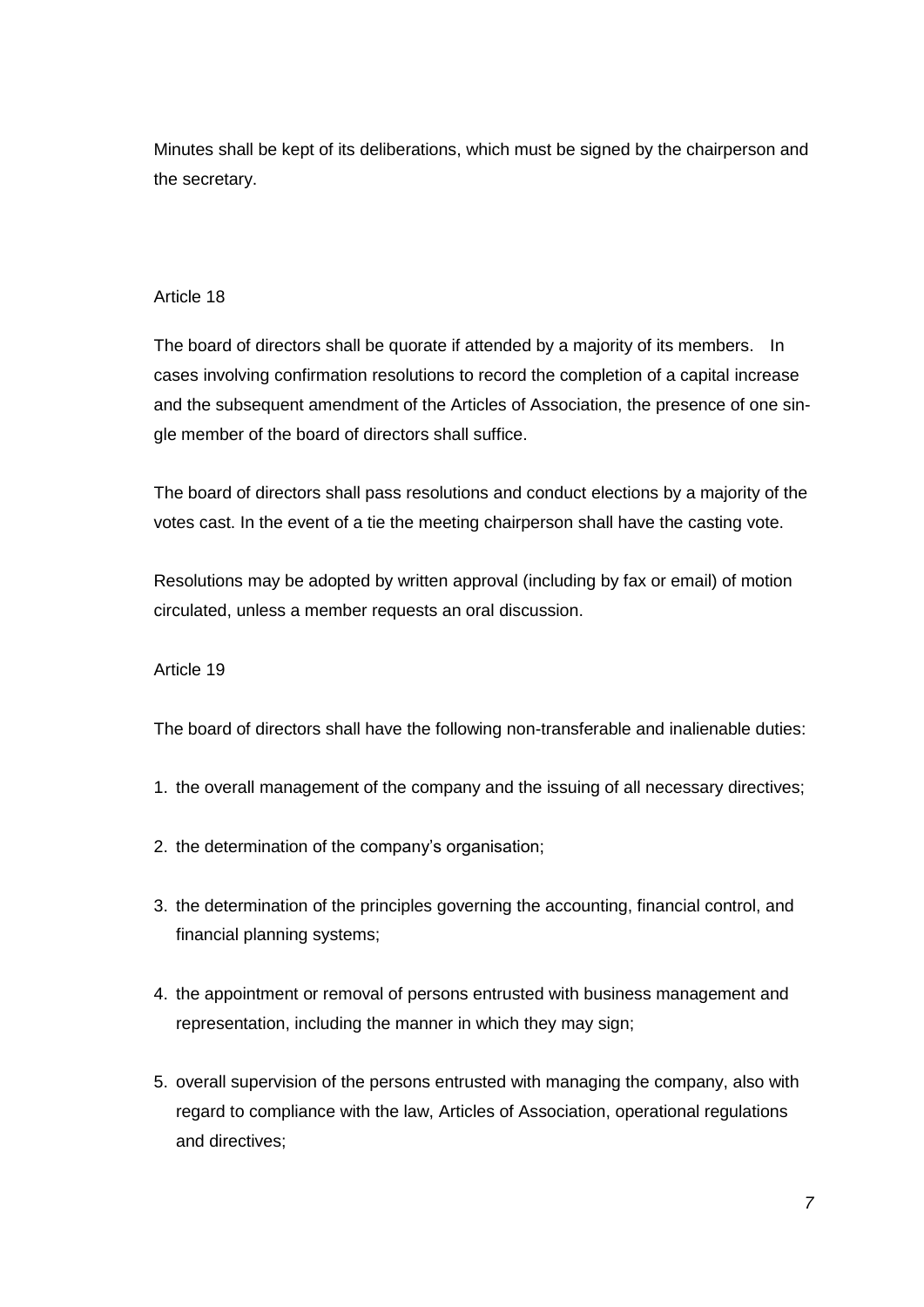- 6. compilation of the annual report, the compensation report, and preparation for the general meeting and implementation of its resolutions;
- 7. notification of the court in the event that the company is over-indebted.

The board of directors is empowered to resolve in relation to all matters except those that have been transferred or reserved to the general meeting.

#### Article 20

The board of directors shall be entitled to transfer representation of the company and, in accordance with the organisational regulations, executive management or individual branches thereof to individual members of the board of directors or to other natural persons.

#### Article 21

The remuneration committee shall be composed of three members of the board of directors.

The general meeting shall elect the members of the remuneration committee individually for a term in office which shall expire upon conclusion of the next ordinary general meeting.

The remuneration committee shall request from the board of directors:

- a. the compensation report;
- b. the motions for the general meeting concerning the remuneration of the board of directors and the executive board;
- c. the individual remuneration of the members of the board of directors and the president of the executive board.

In all other respects, the board of directors shall regulate the organisation of and adoption of resolutions by the remuneration committee; it may allocate additional tasks to the remuneration committee.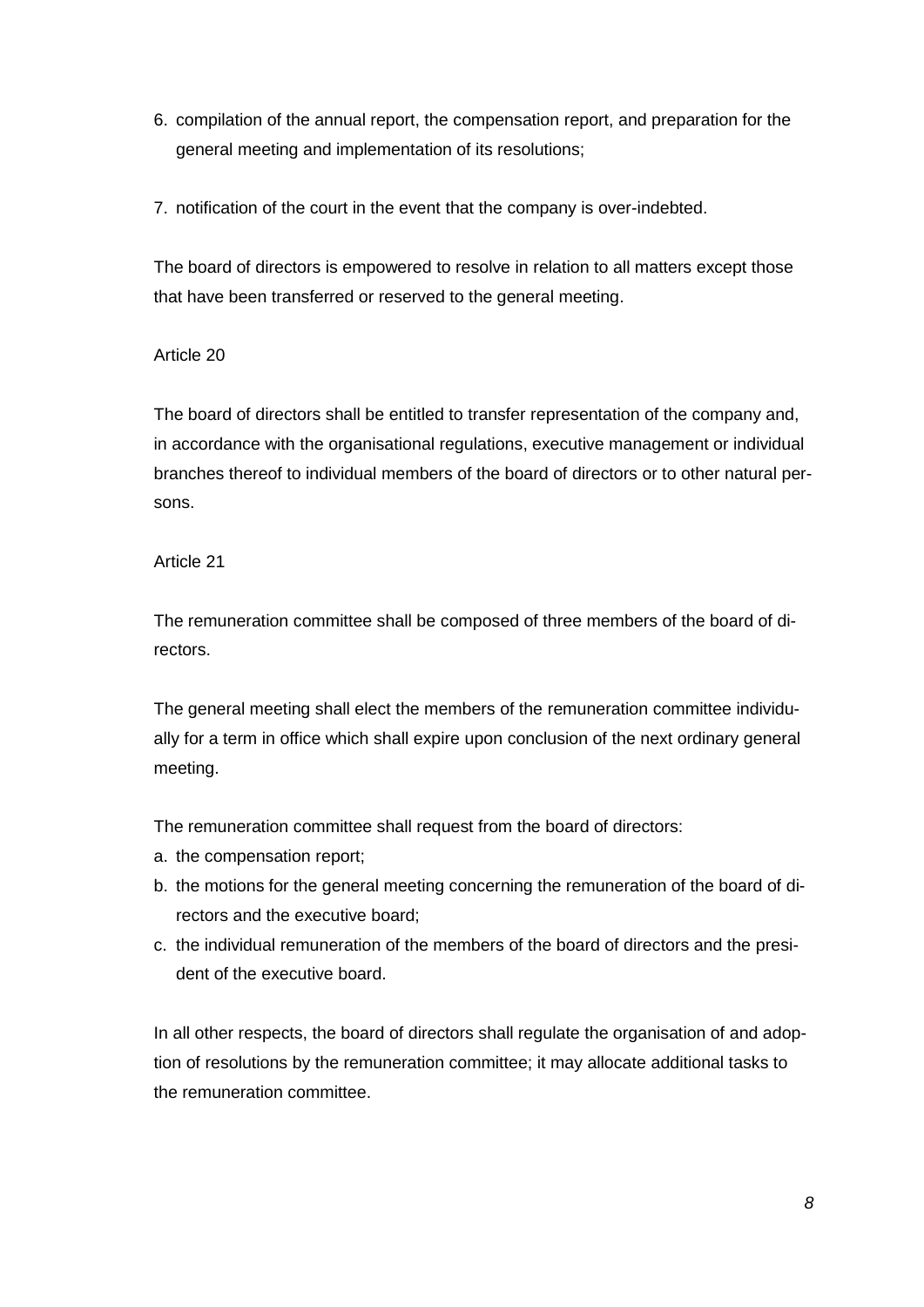#### **C. The auditors**

#### Article 22

The general meeting shall elect the auditors for a term in office which shall expire upon conclusion of the next ordinary general meeting.

The auditors shall comply with auditing and reporting duties in accordance with the relevant statutory provisions.

## **IV. Remuneration of the members of the board of directors and the executive board**

Article 23

The general meeting shall approve the motions of the board of directors concerning the maximum overall amounts:

- a. of the direct and indirect remuneration of the board of directors for the period until the next ordinary general meeting;
- b. of the direct and indirect remuneration of the executive board for the following financial year.

The board of directors may present additional motions or motions with different effect relating to the same period or other periods for approval by the general meeting.

#### Article 24

The company or the companies controlled by it shall be empowered to pay an additional amount of up to 35% of the relevant approved overall amount for the duration of the remuneration periods already approved to any member who joins the executive board or is promoted within the executive board after remuneration has been approved by the general meeting.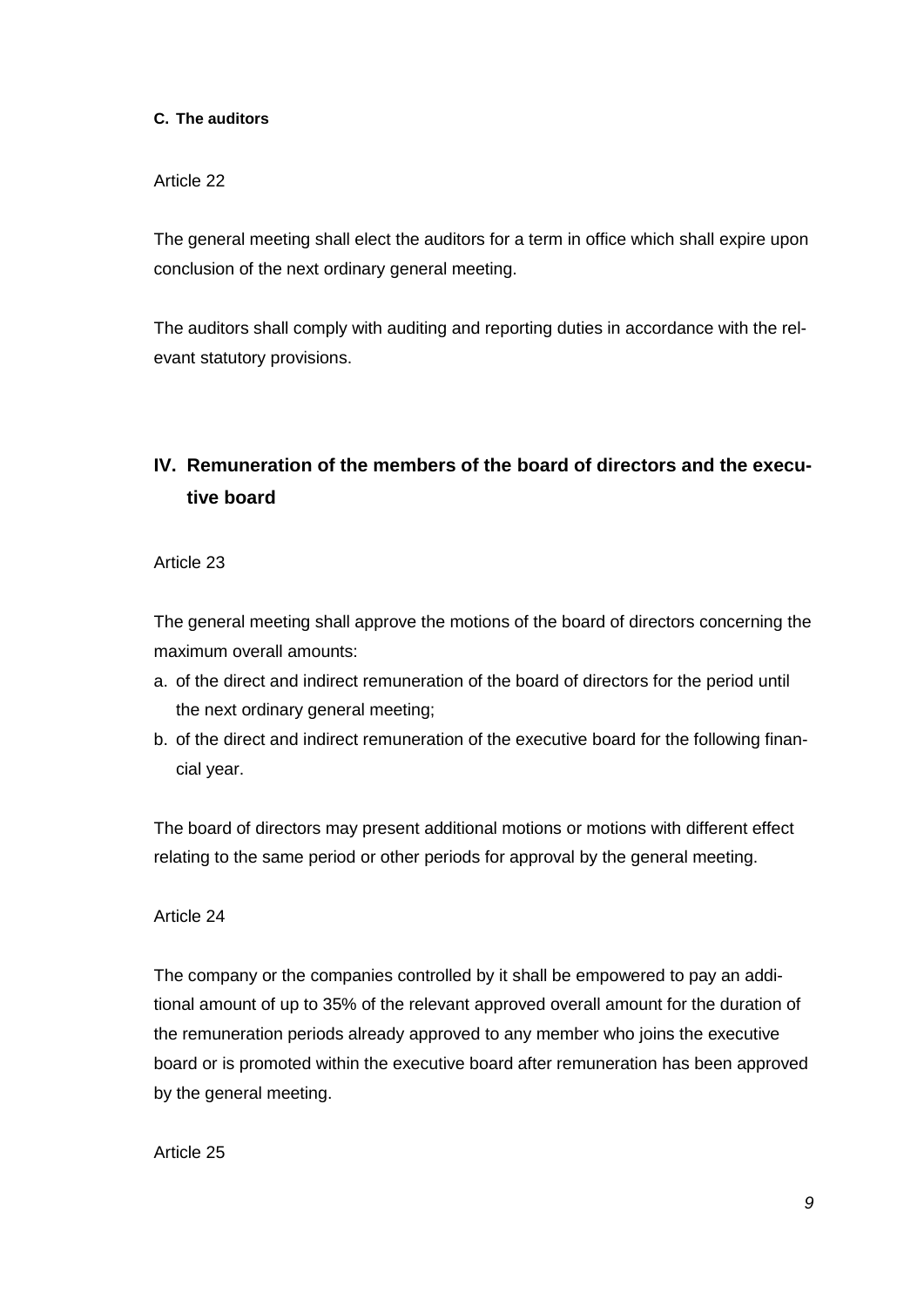The company may pay the members of the executive board a performance-related remuneration in addition to their fixed remuneration. The performance-related remuneration paid in any given year may not exceed 150% of the fixed remuneration for that year.

The performance-related remuneration shall be determined in accordance with company targets. It shall take account in particular of:

- a. the achievement of planned targets within the area of responsibility;
- b. the further development of the business;
- c. staff management and development.

The remuneration of the board of directors and the performance-related remuneration of the executive board may be paid in cash or through the allocation of shares or options. The shares must be acquired on the market.

The remuneration may be paid by the company or by companies controlled by it.

# **V. Contracts with members of the board of directors and the executive board, retirement benefits, loans**

Article 26

The term of contracts concluded with members of the board of directors shall be determined in accordance with their term in office and according to law.

The company or companies controlled by it shall conclude permanent employment contracts with the members of the executive board. These may be terminated subject to a notice period which may not exceed twelve months.

Compensation may be paid for a non-competition clause for the period after termination of the employment contract. This may not exceed 50% of the last annual remuneration.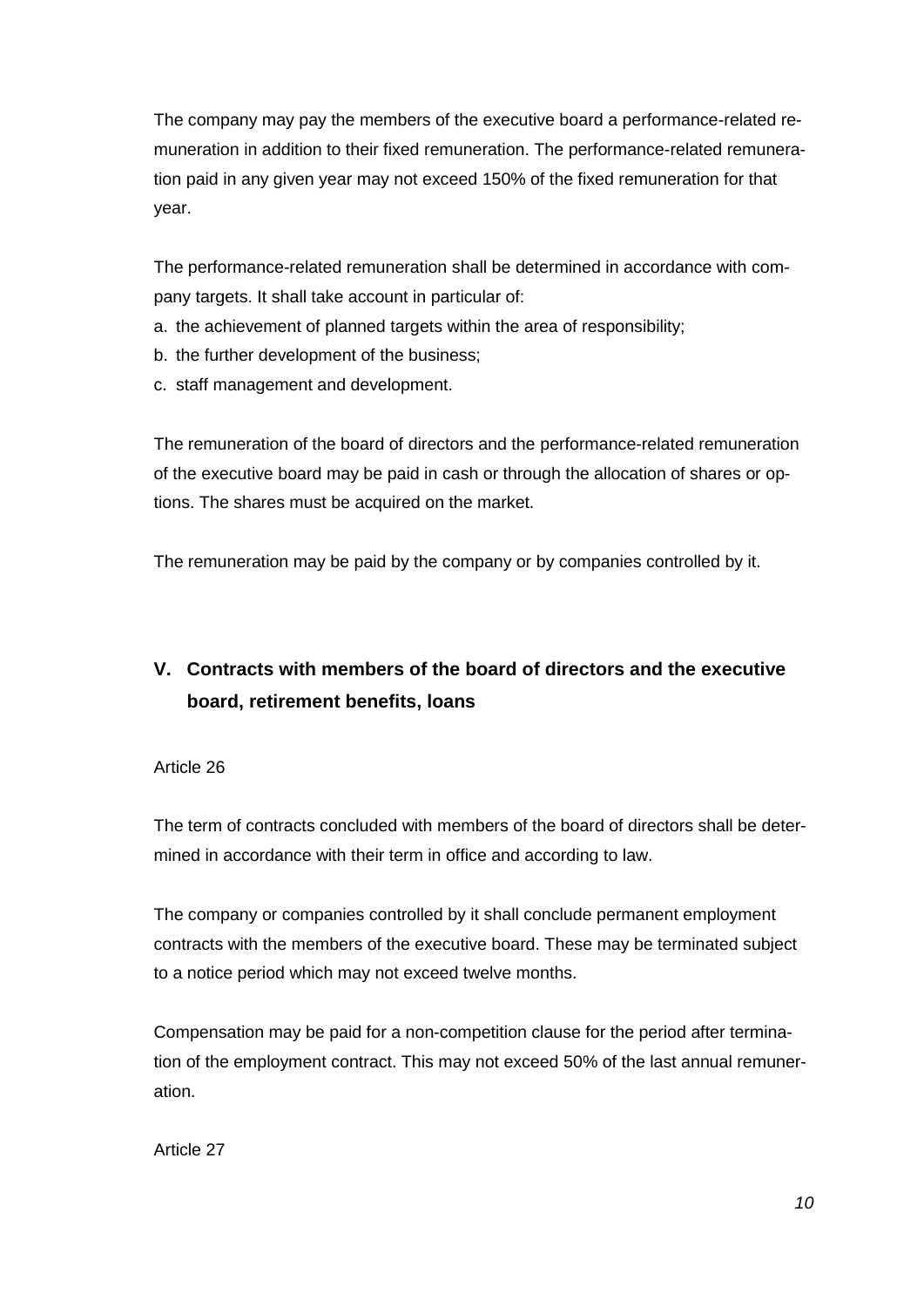The company or companies controlled by it may arrange for alternative retirement benefits for members of the executive board who do not or only partially benefit from Swiss pension funds.

The company or companies controlled by it may grant loans up to the value of the annual remuneration to members of the executive board.

## **VI. Appointments outside the group**

#### Article 28

No member of the board of directors may accept more than ten additional appointments, including no more than four in companies listed on the stock exchange.

No member of the executive board may accept more than four appointments, including no more than two in companies listed on the stock exchange. Each appointment must be approved by the board of directors.

These restrictions shall not apply to:

- a. appointments to companies controlled by the company or that control the company;
- b. appointments taken up by a member of the board of directors or of the executive board on the instructions of the company. No member of the board of directors or of the executive board may take up more than ten such appointments; and
- c. appointments to associations, charitable foundations, and staff pension funds. No member of the board of directors or of the executive board may take up more than ten such appointments.

Appointments shall mean appointments to the highest management body of a legal entity that must be entered into the Commercial Register or an equivalent foreign register. Appointments to different legal entities under joint control or with the same economic beneficiary shall be regarded as one single appointment.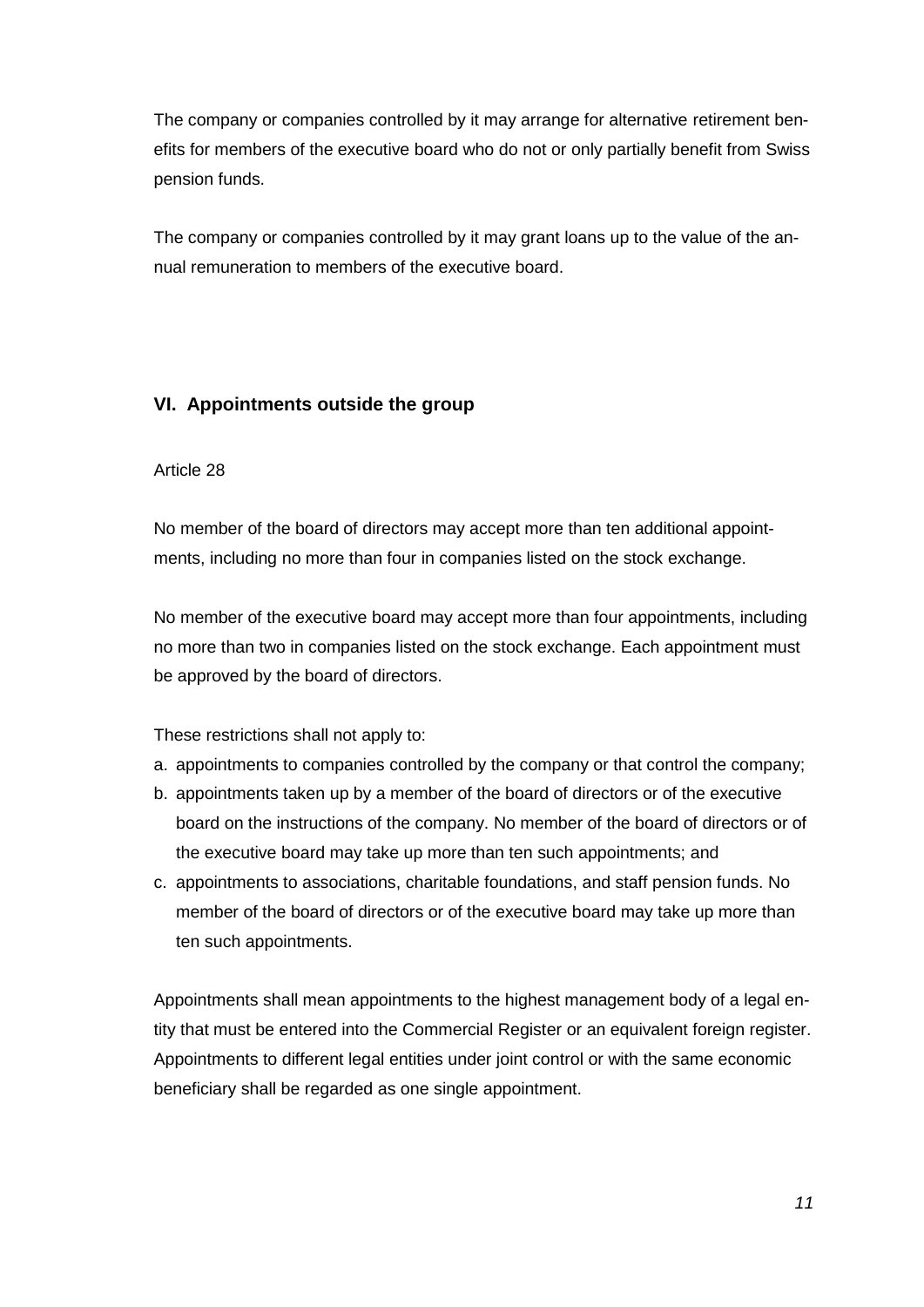## **VII. Allocation of profits and reserves**

#### Article 29

The annual accounts shall be drawn up each year to 31 December.

#### Article 30

5% of the annual profit must be allocated to the general reserve until this equals 20% of the paid-up share capital.

Subject to the provisions of Article 671 of the Swiss Code of Obligations, the remaining disposable profit may be disposed of freely by the general meeting.

The general meeting may resolve to create special reserves alongside the statutory reserve, which may be disposed of freely by it.

## **VIII. Dissolution and liquidation**

Article 31

The general meeting may resolve at any time to dissolve and liquidate the company as prescribed by law and the Articles of Association.

Liquidation shall be conducted by the board of directors, unless decided otherwise by the general meeting. With regard to other matters, dissolution and liquidation shall be governed by Articles 736 et seq. of the Swiss Code of Obligations.

## **IX. Announcements and notices**